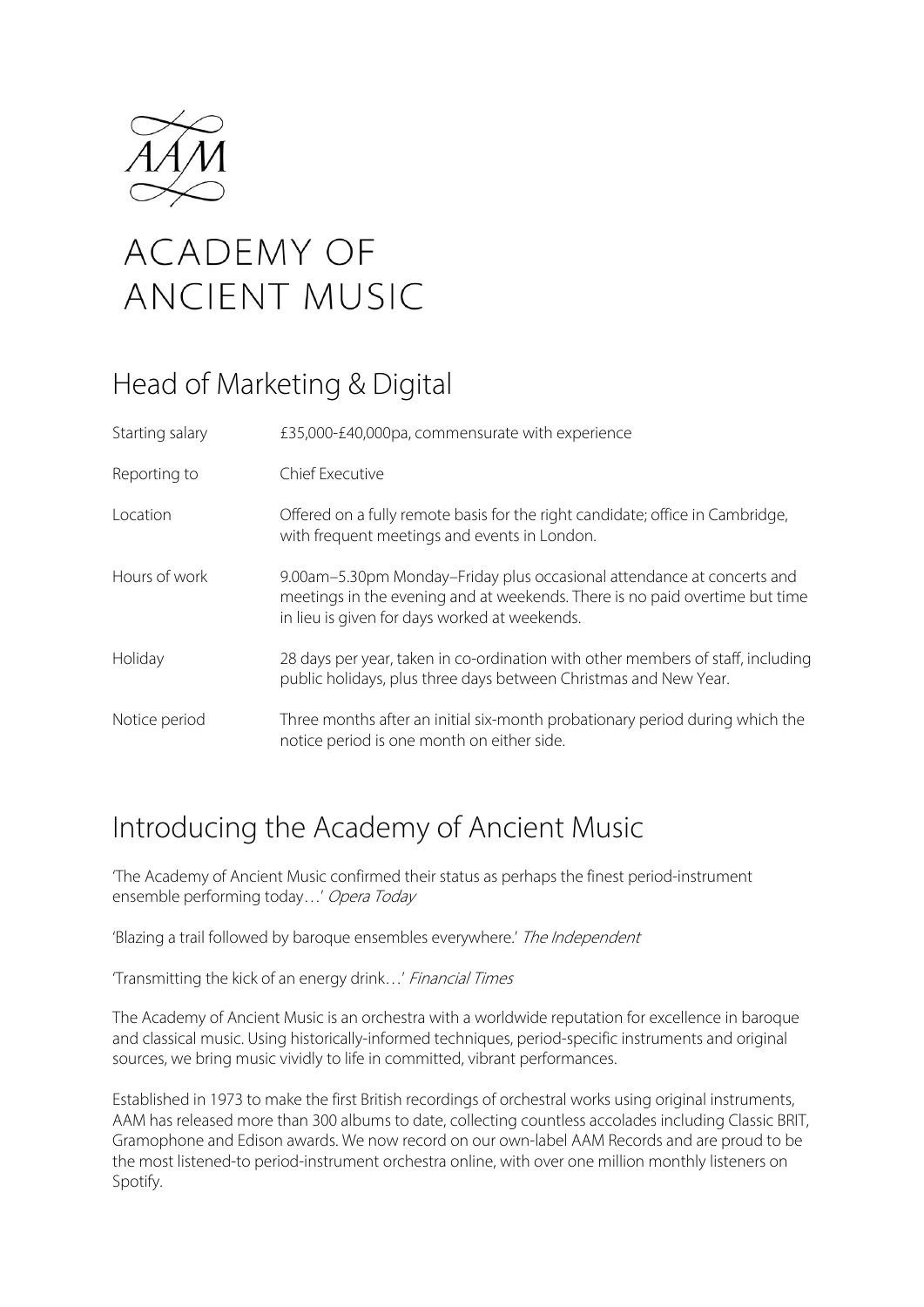Beyond the concert hall, AAM is committed to nurturing the audiences, artists and arts managers of the future through our innovative education initiative, AAMplify. Working in collaboration with tertiary institutions across the UK, we engage the next generation of period-instrumentalists with side-by-side sessions, masterclasses and other opportunities designed to bridge the gap from the conservatoire to the profession, safeguarding the future of historical performance.

AAM is Associate Ensemble at the Barbican Centre, London and the Teatro San Cassiano, Venice; Orchestra-in-Residence at the University of Cambridge, Milton Abbey International Summer Music Festival and The Apex, Bury St Edmunds; and Research Partner to the University of Oxford. The 2021–22 season sees Laurence Cummings join the orchestra as Music Director.

### About the role

The Head of Marketing & Digital is responsible for the delivery of all AAM's marketing and communications activity, including direct marketing of our own-promoted series in London and Cambridge, and is supported by a host of freelance professionals, including external PR from Artium Media Relations. The role holder is the guardian of AAM's brand and its chief 'voice' in print, online and on social media, as well as through our ever-growing catalogue of recordings and digital content. They ensure consistency and quality in all the orchestra's communications, and they act as lead ambassador for the organisation amongst a range of stakeholders.

In addition to these responsibilities, the Head of Marketing & Digital will work closely with the Chief Executive and external consultants to develop and deliver a new digital strategy for the orchestra. Leveraging data through the application of modern digital marketing techniques, the role holder will increase the global profile for and reach of our work, conceiving, commissioning and disseminating high-quality content on AAM's website, across its social media channels and in conjunction with our own-label, AAM Records.

# Specific responsibilities

#### Marketing

- Develop comprehensive audiences plans for London, Cambridge and online via our proprietary streaming platform, AAM Live.
- Plan and deliver direct marketing of AAM's own-promoted seasons in London and Cambridge, striving for 100% capacity for all our concerts.
- Design and deliver digital marketing activity to promote AAM events across all channels, including paid social media, in consultation with external consultants.
- Manage all e-marketing communications via MailChimp, including regular member comms, AAM's monthly e-newsletter and other campaigns as required.
- Originate all concert-related print, including season brochures, concert programmes, posters, flyers, adverts etc, in collaboration with our external designer and programme editor.
- Manage outsourced box office facilities and front of house procedures and staff, in collaboration with the Development & Events Manager.
- Offer marketing perspectives on the AAM's ongoing artistic planning process.
- Develop and deliver audience and artists surveys for all own-promoted activities, tracking and reporting on all relevant data, in line with the current business plan.
- Develop and implement strategic marketing plans for AAM Records.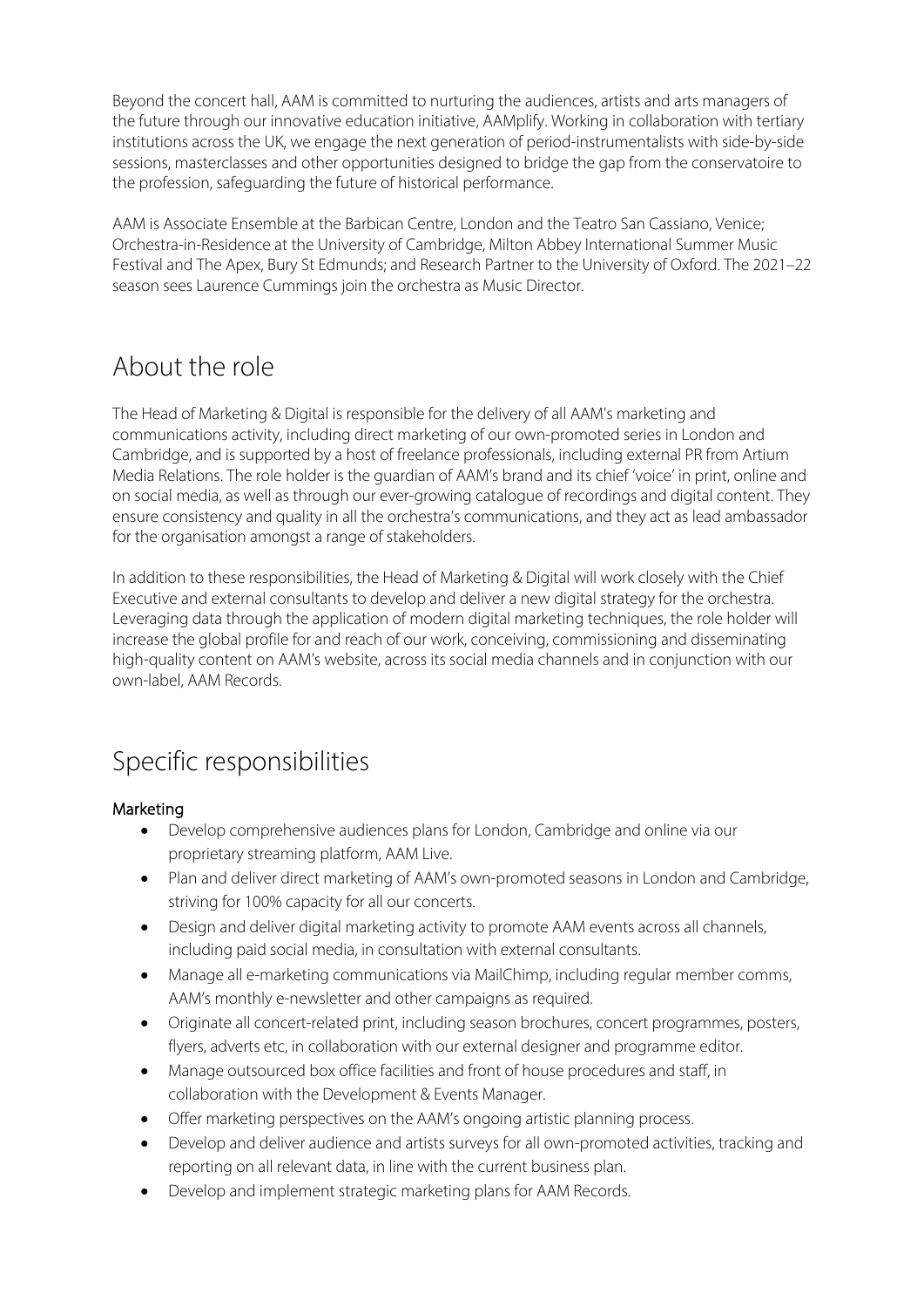#### Digital

- Develop and implement AAM's new digital strategy, in consultation with the Chief Executive and external consultants.
- Design and deliver effective creative content (video, audio, photography etc) to maximise reach to various audiences worldwide, in line with the new digital strategy.
- Plan and deliver essential web development, overseeing relationships with external web developers and designers.
- Drive increased followership and reach on social media through careful curation of Facebook, Twitter, Instagram, YouTube and other relevant channels; maintain and build monthly listenership on Spotify.
- Maintain the AAM and AAM Live websites on a day-to-day basis, adding events and products as necessary and liaising with members of the senior management team to ensure all information is current and correct.
- Manage reporting and analytics for all digital platforms, providing monthly, quarterly and annual reports on performance and driving insights to improve reach and engagement.

#### General

- Develop campaigns and strategic projects to raise AAM's profile amongst a variety of stakeholders worldwide, in consultation with the senior management team.
- Work with concert promoters worldwide to ensure AAM's brand and values are appropriately and accurately represented.
- Input into the development and marketing of AAMplify, AAM's new generation initiative.
- Oversee outsourced Press and PR work with our press consultants, Artium Media Relations.
- Contribute to the origination, design and manufacture of booklets and liners for AAM Records releases, in collaboration with external designers / suppliers and the senior management team.
- Input into the strategic development of AAM Records with AAM's senior management team.
- Manage and report against departmental budgets and contribute to budget projections for earned income from concert tickets and CD sales.
- Contribute to AAM's broader development as part of the senior management team, with specific reference to marketing, communications and digital.
- Attend board meetings and contribute to AAM's relationship with its board of trustees.

## Person specification

#### Qualifications

• A relevant degree or other qualification relevant to the post (specific marketing qualifications an advantage).

#### Experience, Skills & Knowledge

- Proven success in arts marketing, including time spent working on the direct promotion of live and online classical music events.
- Experience of designing and delivering effective digital campaigns, including Google Ads, paid/organic social media and e-marketing.
- Experience testing and optimising content and reporting on the effectiveness of campaigns using Google Analytics and other relevant reporting tools.
- Experience of data capture, analysis and reporting to support strategic goal setting.